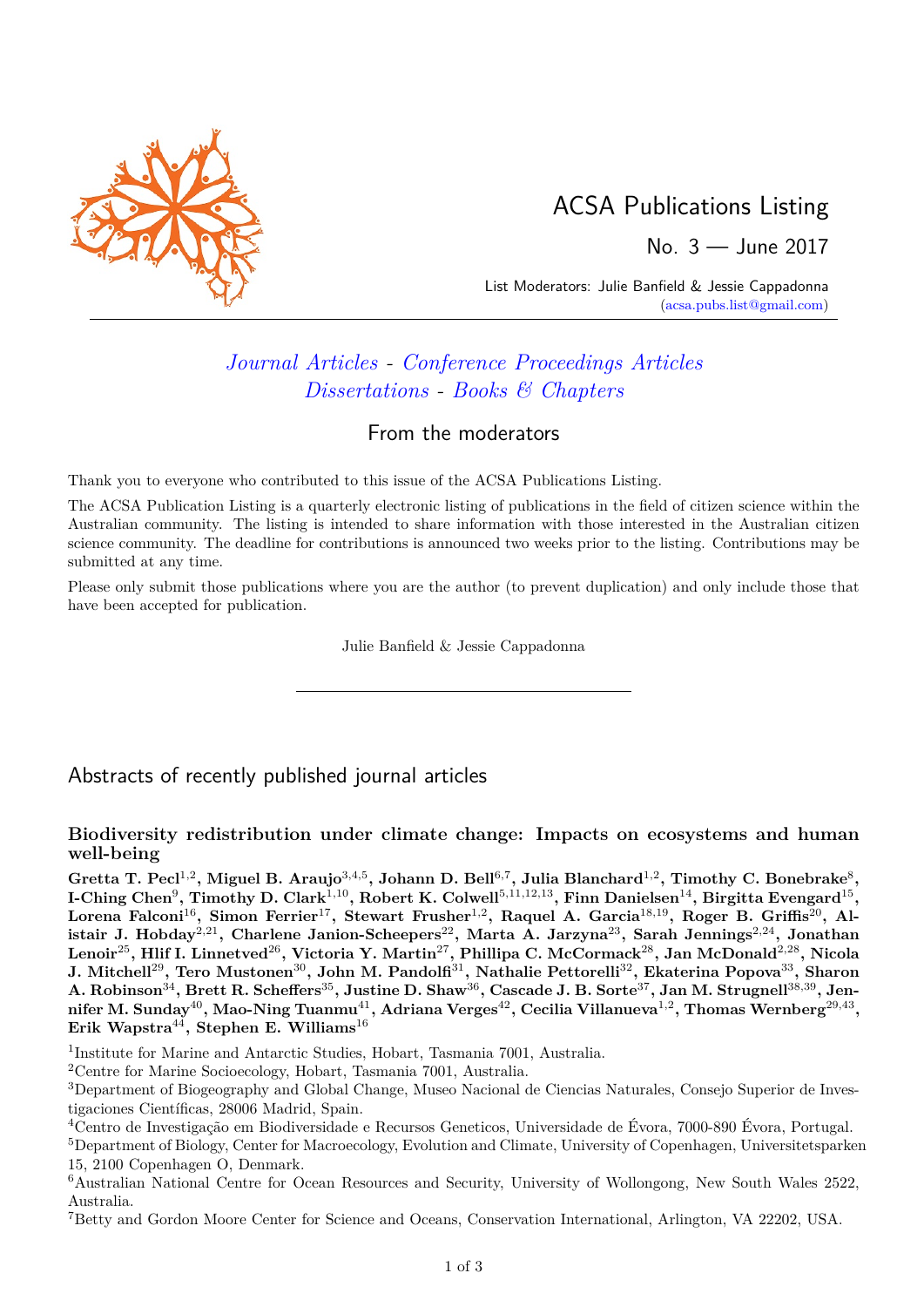<sup>8</sup>School of Biological Sciences, The University of Hong Kong, Hong Kong SAR, China.

<sup>9</sup>Department of Life Sciences, National Cheng Kung University, Tainan 701, Taiwan, Republic of China.

<sup>10</sup>Commonwealth Scientific and Industrial Research Organization (CSIRO) Agriculture and Food, Hobart, Tasmania 7000, Australia.

<sup>11</sup>Department of Ecology and Evolutionary Biology, University of Connecticut, Storrs, CT 06269, USA.

<sup>12</sup>University of Colorado Museum of Natural History, Boulder, CO 80309, USA.

<sup>13</sup>Departmento de Ecologia, Universidade Federal de Goiás, CP 131, 74.001-970 Goiânia, Goiás, Brazil.

<sup>14</sup>NORDECO, Copenhagen DK-1159, Denmark.

<sup>15</sup>Division of Infectious Diseases, Department of Clinical Microbiology, Umea University, 90187 Umea, Sweden.

<sup>16</sup>College of Marine and Environmental Science, James Cook University, Townsville, Queensland 4811, Australia.

<sup>17</sup>CSIRO Land and Water, Canberra, Australian Capital Territory 2601, Australia.

<sup>18</sup>Centre for Statistics in Ecology, the Environment and Conservation, Department of Statistical Sciences, University of Cape Town, Rondebosch 7701, Cape Town, South Africa.

<sup>19</sup>Centre for Invasion Biology, Department of Botany and Zoology, Faculty of Science, Stellenbosch University, Matieland 7602, South Africa.

<sup>20</sup>National Oceanic and Atmospheric Administration (NOAA) Fisheries Service, Silver Spring, MD 20912, USA.

<sup>21</sup>CSIRO Oceans and Atmosphere, Hobart, Tasmania 7000, Australia.

<sup>22</sup>Monash University, School of Biological Sciences, Clayton, Victoria 3800, Australia.

<sup>23</sup>Department of Ecology and Evolutionary Biology, Yale University, New Haven, CT 06520, USA.

<sup>24</sup>Tasmanian School of Business and Economics, University of Tasmania, Hobart, Tasmania 7001, Australia.

<sup>25</sup>EDYSAN (FRE 3498 CNRS-UPJV), Université de Picardie Jules Verne, 80037 Amiens Cedex 1, France.

<sup>26</sup>Institute of Food and Resource Economics, Faculty of Science, University of Copenhagen, Rolighedsvej 25, DK-1958 Frederiksberg C, Denmark.

 $^{27}$ School of Environment, Science and Engineering, Southern Cross University, Lismore, New South Wales 2480, Australia.

<sup>28</sup>Faculty of Law, University of Tasmania, Hobart, Tasmania 7001, Australia.

<sup>29</sup>School of Biological Sciences, The University of Western Australia, Crawley, Western Australia 6009, Australia.

<sup>30</sup>Snowchange Cooperative, University of Eastern Finland, Joensuu, FIN 80100 Finland.

<sup>31</sup>School of Biological Sciences, Autralian Research Council (ARC) Centre of Excellence for Coral Reef Studies, The University of Queensland, Brisbane, Queensland 4072, Australia.

<sup>32</sup>Institute of Zoology, Zoological Society of London, Regent?s Park, NW1 4RY London, UK.

<sup>33</sup>National Oceanography Centre, University of Southampton Waterfront Campus, European Way, Southampton, SO14 3ZH, UK.

<sup>34</sup>Centre for Sustainable Ecosystem Solutions, School of Biological Sciences, University of Wollongong, Wollongong, New South Wales 2522, Australia.

<sup>35</sup>Department of Wildlife Ecology and Conservation, Institute of Food and Agricultural Sciences, University of Florida, Gainesville, FL 32611, USA.

<sup>36</sup>Centre for Biodiversity and Conservation Science, School of Biological Sciences, The University of Queensland, St Lucia, Queensland 4072, Australia.

<sup>37</sup>Department of Ecology and Evolutionary Biology, University of California, Irvine, CA 92697, USA.

<sup>38</sup>Centre for Sustainable Tropical Fisheries and Aquaculture, College of Science and Engineering, James Cook University, Townsville, 4811 Queensland, Australia.

 $39D$ epartment of Ecology, Environment and Evolution, School of Life Sciences, La Trobe University, Melbourne, Victoria 3086, Australia.

<sup>40</sup>Biodiversity Research Centre, University of British Columbia, Vancouver, British Columbia V6T 1Z4, Canada.

<sup>41</sup>Biodiversity Research Center, Academia Sinica, Taipei 115, Taiwan, Republic of China.

<sup>42</sup>Centre for Marine Bio-Innovation and Evolution and Ecology Research Centre, School of Biological, Earth and Environmental Sciences, University of New South Wales, Sydney, New South Wales 2052, Australia.

<sup>43</sup>Oceans Institute, The University of Western Australia, Perth, Western Australia 6009, Australia.

<sup>44</sup>School of Biological Sciences, University of Tasmania, Hobart, Tasmania 7001, Australia.

Reporting progress against targets for international biodiversity agreements is hindered by a shortage of suitable biodiversity data. We describe a cost-effective system involving Reef Life Survey citizen scientists in the systematic collection of quantitative data covering multiple phyla that can underpin numerous marine biodiversity indicators at high spatial and temporal resolution. We then summarize the findings of a continental- and decadal-scale State of the Environment assessment for rocky and coral reefs based on indicators of ecosystem state relating to fishing, ocean warming, and invasive species and describing the distribution of threatened species. Fishing impacts are widespread, whereas substantial warming-related change affected some regions between 2005 and 2015. Invasive species are concentrated near harbors in southeastern Australia, and the threatened-species index is highest for the Great Australian Bight and Tasman Sea. Our approach can be applied globally to improve reporting against biodiversity targets and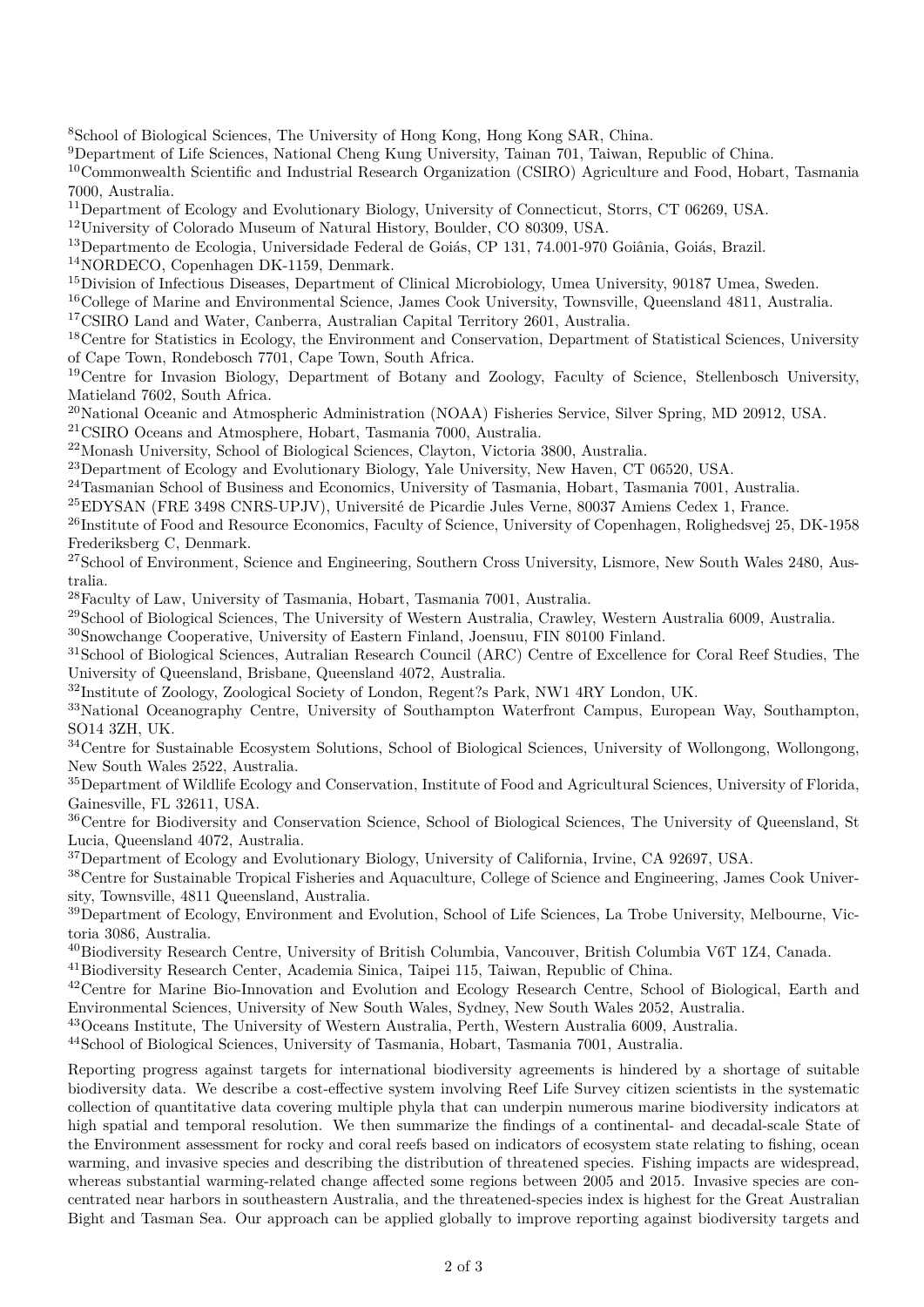enhance public and policymakers? understanding of marine biodiversity trends.

Published in Science, 2017, vol. 355, 9214. doi: <https://doi.org/10.1126/science.aai9214>

News Article: The Guardian ["Climate change: global reshuffle of wildlife will have huge impacts on humanity"](https://www.theguardian.com/environment/2017/mar/30/climate-change-global-reshuffle-of-wildlife-will-have-huge-impacts-on-humanity)

#### **Potential influence of a marine heatwave on range extensions of tropical fishes in the eastern Indian Ocean – Invaluable contributions from amateur observers**

 $R.C.J.$  Lenanton<sup>1</sup>, C.E. Dowling<sup>1</sup>, K.A. Smith<sup>1</sup>, D.V. Fairclough<sup>1</sup>, G. Jackson<sup>1</sup>

<sup>1</sup> Western Australian Fisheries and Marine Research Laboratories, Department of Fisheries, Government of Western Australia, P.O. Box 20, North Beach, Western Australia 6920, Australia

Global changes to fish distributions are expected to continue in coming decades with predicted increases in ocean temperatures and the frequency of extreme climatic events. In the eastern Indian Ocean during the 2010/11 summer, sea surface temperatures 4 − 5 ◦C above average and an unseasonal, anomalously strong, Leeuwin Current (LC) triggered a "marine heatwave" along the west coast of Australia, with elevated water temperatures persisting for a further two years. Peak LC flows in summer/autumn transported pelagic early life history stages of summerspawning coastal subtropical and tropical fishes southwards. This study examined whether the heatwave enabled the arrival, persistence and reproduction of such species in waters ≥∼ 32◦S using a range of available datasets. Juveniles of *Chaetodon assarius*, *Trachinotus botla*, *T. baillonii*, *Polydactylus plebeius*, *Psammoperca waigiensis* and *Siganus* sp. recruited into nearshore waters at ≥∼ 32◦S in 2011. *Polydactylus plebeius* survived until the summer of 2012/13. *Trachinotus* spp., *P. waigiensis* and *Siganus* sp. survived over consecutive winters, with *Siganus* sp. establishing a selfrecruiting, breeding population two years later. A return to more typical summer water temperatures by 2013/14 was associated with an apparent recruitment failure of *Siganus* sp. This is a rare example of a tropical vagrant surviving to breed in temperate regions. Confirmation of range extension beyond existing limits of this and other tropical species will be primarily dependent on either continuous or intermittent recruitment from this recently established southern breeding population. Commercial fisheries catch and effort data were of limited use in this study because they were not designed to record small catches of unusual and/or non-target species. In contrast, fisheries-independent recruitment surveys recorded tropical juveniles and validated amateur observations provided important information on unusual species. The study confirmed the emerging contribution of 'citizen scientists' working with researchers to document climate related impacts in the marine environment.

Published in Regional Studies in Marine Science, 13, 19 – 31, 2017. doi: <https://doi.org/10.1016/j.rsma.2017.03.005>

#### **DuneWatch: launching citizen science for sandy dunes on the Gold Coast, Queensland, Australia**

**Maggie Muurmans**<sup>1</sup> **, Peta Leahy**<sup>1</sup> **& Rosalinde Brinkman**<sup>1</sup>

<sup>1</sup> Affiliated to the Griffith Centre for Coastal Management

DuneWatch is a citizen science project established in 2015 by the Griffith Centre for Coastal Management. It provides an opportunity for community members to assist in collecting vital information on the health of the sand dunes. Data are collected at 11 sites along the Gold Coast coastline with each site visited within a 4-week period. The program monitors the impact of BeachCare's community planting days as well as helping to create adaptive management strategies for implementing species density and diversity, through the collection of data – Flora, fauna, human impact and slope measurements. Data collected through the DuneWatch program will expand our knowledge of the local dune system as well as monitor the progress of BeachCare. DuneWatch has the potential to be undertaken as a citizen science program for other coastal community and land care groups nationally.

Published in Australian Journal of Maritime & Ocean Affairs, 9, 120 – 132, 2017. doi: <http://dx.doi.org/10.1080/18366503.2017.1278504>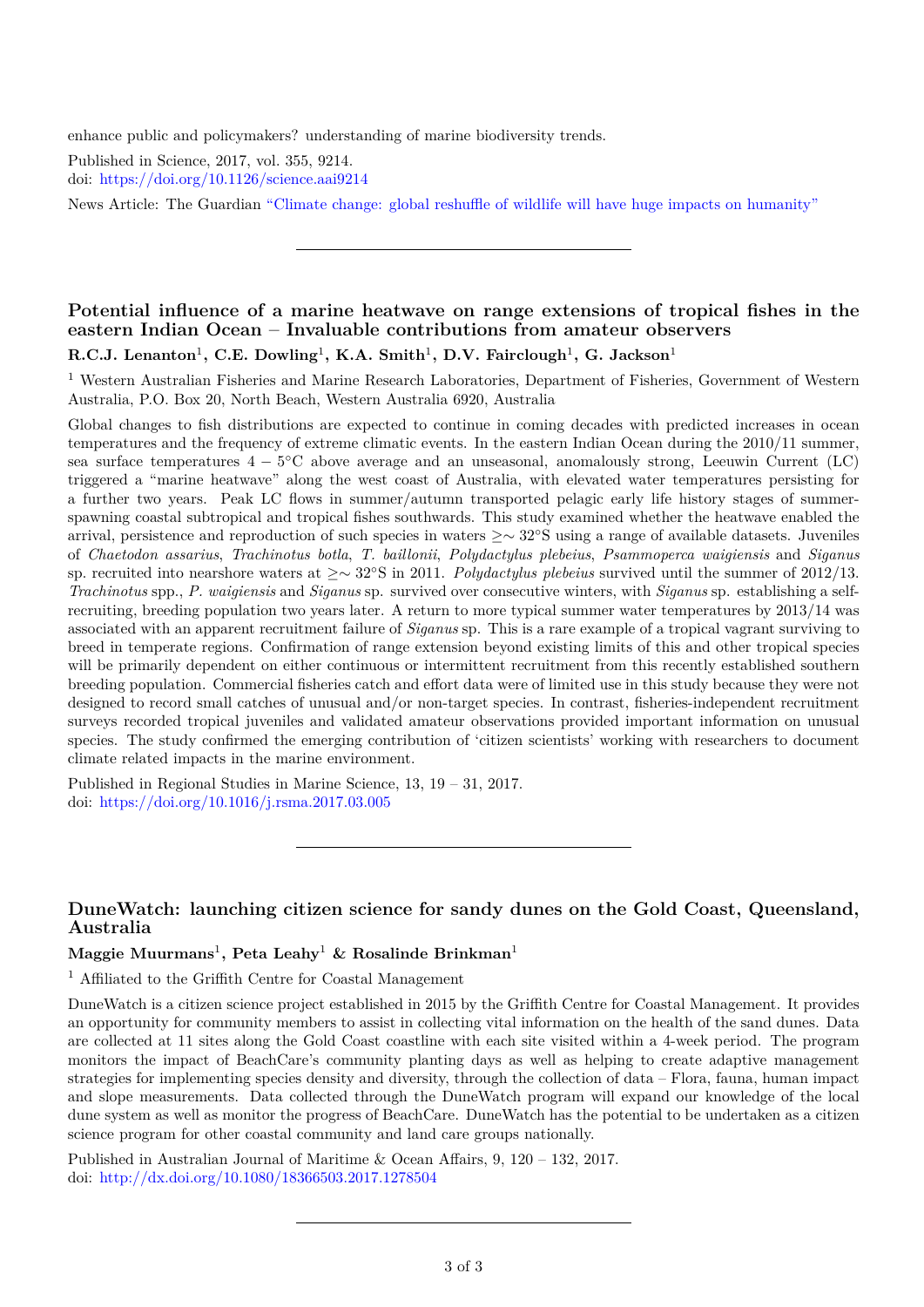#### **Citizen Science Terminology Matters: Exploring Key Terms**

**M V Eitzel , Jessica L Cappadonna, Chris Santos-Lang, Ruth Ellen Duerr, Arika Virapongse, Sarah Elizabeth West, Christopher Conrad Maximillian Kyba, Anne Bowser, Caren Beth Cooper, Andrea Sforzi, Anya Nova Metcalfe, Edward S Harris, Martin Thiel, Mordechai Haklay, Lesandro Ponciano, Joseph Roche, Luigi Ceccaroni, Fraser Mark Shilling, Daniel Dörler, Florian Heigl, Tim Kiessling, Brittany Y Davis, Qijun Jiang**

Much can be at stake depending on the choice of words used to describe citizen science, because terminology impacts how knowledge is developed. Citizen science is a quickly evolving field that is mobilizing people's involvement in information development, social action and justice, and large-scale information gathering. Currently, a wide variety of terms and expressions are being used to refer to the concept of 'citizen science' and its practitioners. Here, we explore these terms to help provide guidance for the future growth of this field. We do this by reviewing the theoretical, historical, geopolitical, and disciplinary context of citizen science terminology; discussing what citizen science is and reviewing related terms; and providing a collection of potential terms and definitions for 'citizen science' and people participating in citizen science projects. This collection of terms was generated primarily from the broad knowledge base and on-the-ground experience of the authors, by recognizing the potential issues associated with various terms. While our examples may not be systematic or exhaustive, they are intended to be suggestive and invitational of future consideration. In our collective experience with citizen science projects, no single term is appropriate for all contexts. In a given citizen science project, we suggest that terms should be chosen carefully and their usage explained; direct communication with participants about how terminology affects them and what they would prefer to be called also should occur. We further recommend that a more systematic study of terminology trends in citizen science be conducted.

Published in Citizen Science: Theory and Practice. 2(1), p.1, 2017. doi: <http://doi.org/10.5334/cstp.96>